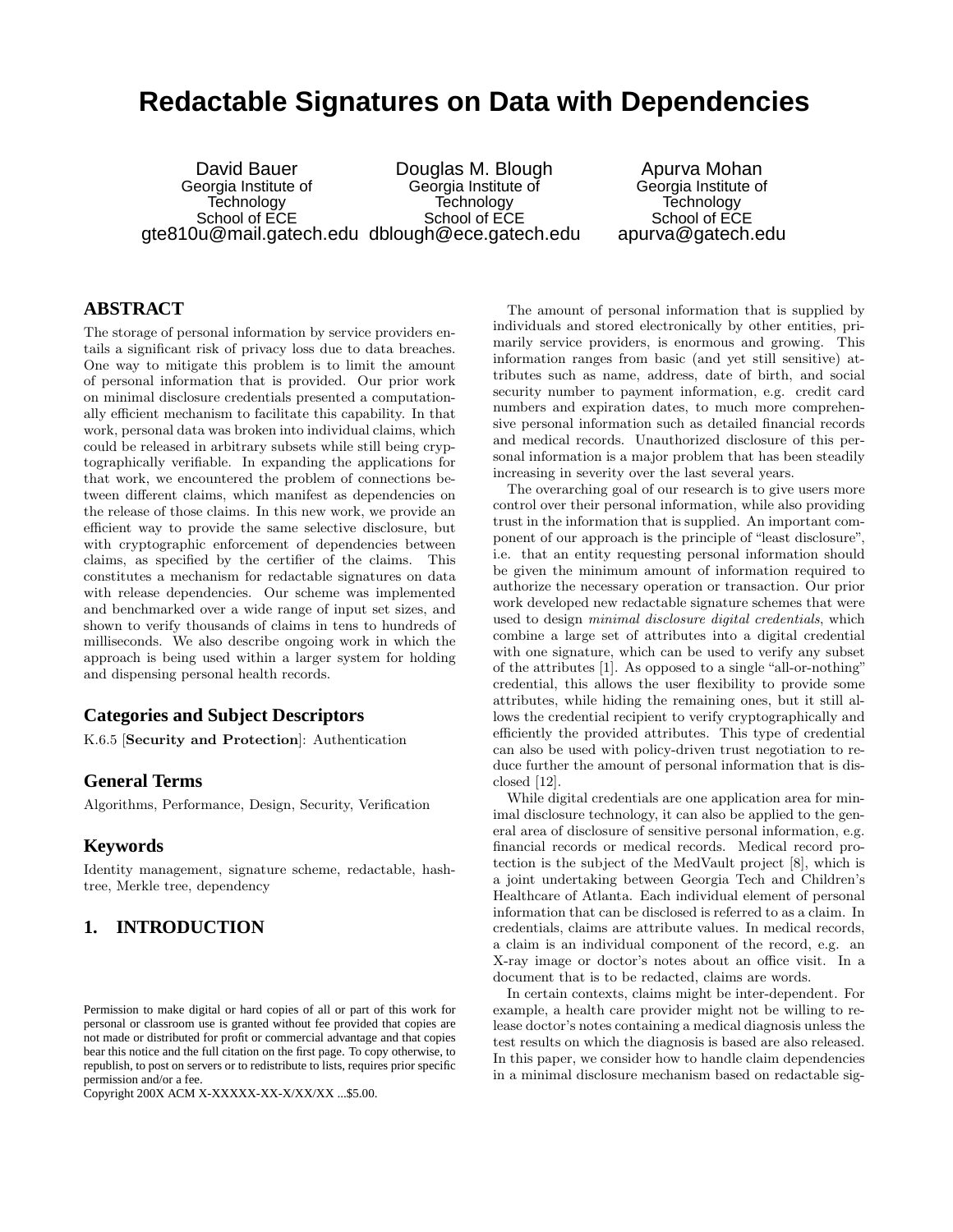

Figure 1: Basic Merkle Hash Tree

natures. We present the design of a scheme for handling claim dependencies, and we evaluate both its worst-case complexity, through analytical evaluation, and its execution time, through measurement on an actual implementation. The results show that the efficiency of simple hash-treebased redactable signatures can be maintained while handling a useful category of claim dependencies. We close with discussion of an architecture for use of our mechanism in a source-verifiable selective-disclosure personal health record repository.

# **2. BACKGROUND**

### **2.1 Scenario and Terminology**

We consider a scenario with three types of entities: a prover, a verifier, and a certifier. A prover holds records that are certified (cryptographically signed) by a certifier. The prover wants to convince the verifier that the certifier did indeed certify the records. However, the prover does not wish to release all of the records, but just some subset of them. Additionally, the certifier wishes to restrict the manner in which the records can be released. "Released" here refers only to releasing records with evidence that they are certified (ie, cryptographic proof). The prover can freely forge (uncertified) records, so the verifier will accept only certified documents. We refer to an indivisible piece of a record as a claim, following our earlier credential work.

### **2.2 Redactable Signature Schemes**

This problem arose out of our previous work on minimal disclosure credentials. [1] In that work, we presented a credential system based on Merkle hash trees and public-key infrastructure (PKI) certificates, which allows some attribute values to be hidden on a given use of the credential. We also extended the approach to allow attributes certified by different identity providers to be combined into a single credential, while still allowing the selective disclosure of attributes in the credential.

#### *2.2.1 Basic Scheme*

A Merkle hash tree is a binary tree where each internal node holds the hash of the concatenated values of its two children nodes. Ralph Merkle first introduced this structure as a way to efficiently handle a large number of Lamport one-time signatures.[9] It has since been adapted for uses such as the large-scale time-stamping of documents [2] and tracking data in peer-to-peer networks [3]. A basic tree is shown in Figure 1.

By the collision-resistance property of a cryptographic hash function, it should not be possible to find two inputs that give the same output (under reasonable computational limits, of course). Therefore, each internal node uniquely fixes the values of its two children nodes. Extrapolating, the single root value uniquely fixes the value of all internal and leaf nodes in the tree. Additionally, it is not necessary to have all nodes of the tree in order to compute its root value. Specifically, verifying that a given value for a leaf node of the tree is correct requires an additional number of nodes equal to the height of the tree minus one  $(O(log(n))$  with respect to the size of the tree). Having a trusted authority digitally sign the root value of the tree provides the equivalent of a trusted signature on everything in the tree. Replacing a simple digital signature with a full PKI certificate containing a public key and meta-data ties the contents of the tree to a private key through a trusted signature; in short, a digital credential. Each leaf node in the tree is a claim of a particular attribute value, which can be verified independently of all of the other claims in the tree. This basic scheme is essentially equivalent (modulo minor implementation details) to the redactable signature scheme proposed in [7].

#### *2.2.2 Extension to Multiple Authorities*

Credentials in general are issued by many different authorities. For example, various government agencies issue driver's licenses, passports, business licenses, building permits, etc. Corporations such as insurance companies, private colleges, independent testing agencies, and medical providers all issue different types of certified claims about customers. It can be advantageous to combine together credentials issued by different authorities for reasons of organization, consistency, and/or (as in our system) computational efficiency. Even when considering personal information such as health records, this information can come from a variety of sources, such as different health care providers and/or doctor's offices where a patient has been treated, or from medical devices installed in a patient's home, or from personal medical devices carried by the patient, etc.

In our extended redactable signature scheme, records issued by multiple authorities can be combined together by modifying the hash tree structure slightly. In the modified tree, certain nodes have three branches, instead of the normal two. The third branch, shown as the middle branch in the example of Figure 2, contains a PKI certificate that applies to all nodes below the three-branched node. These three-branched nodes correspond to the root nodes of the records that were combined together. The whole structure must be signed by a trusted authority. However, that authority does not need to see (let alone verify) any of the claims in any of the sub-trees. Rather, this top-level authority only needs to certify that the structure of the tree is correct.

### **2.3 Motivation for Dependencies**

From a basic credential system, we expanded the scope of our uses for the credential construct to hold arbitrary records. In doing so, the issue of dependencies between different data items or between different whole records arose. Data seldom exists in isolation. Individual pieces of data are combined to form data, which are combined to form datasets. Data can be connected via many relationships, and releasing individual pieces of data ignorant of those relationships often makes no sense. So, we wish to provide a way for the certifier of data to prevent data from being re-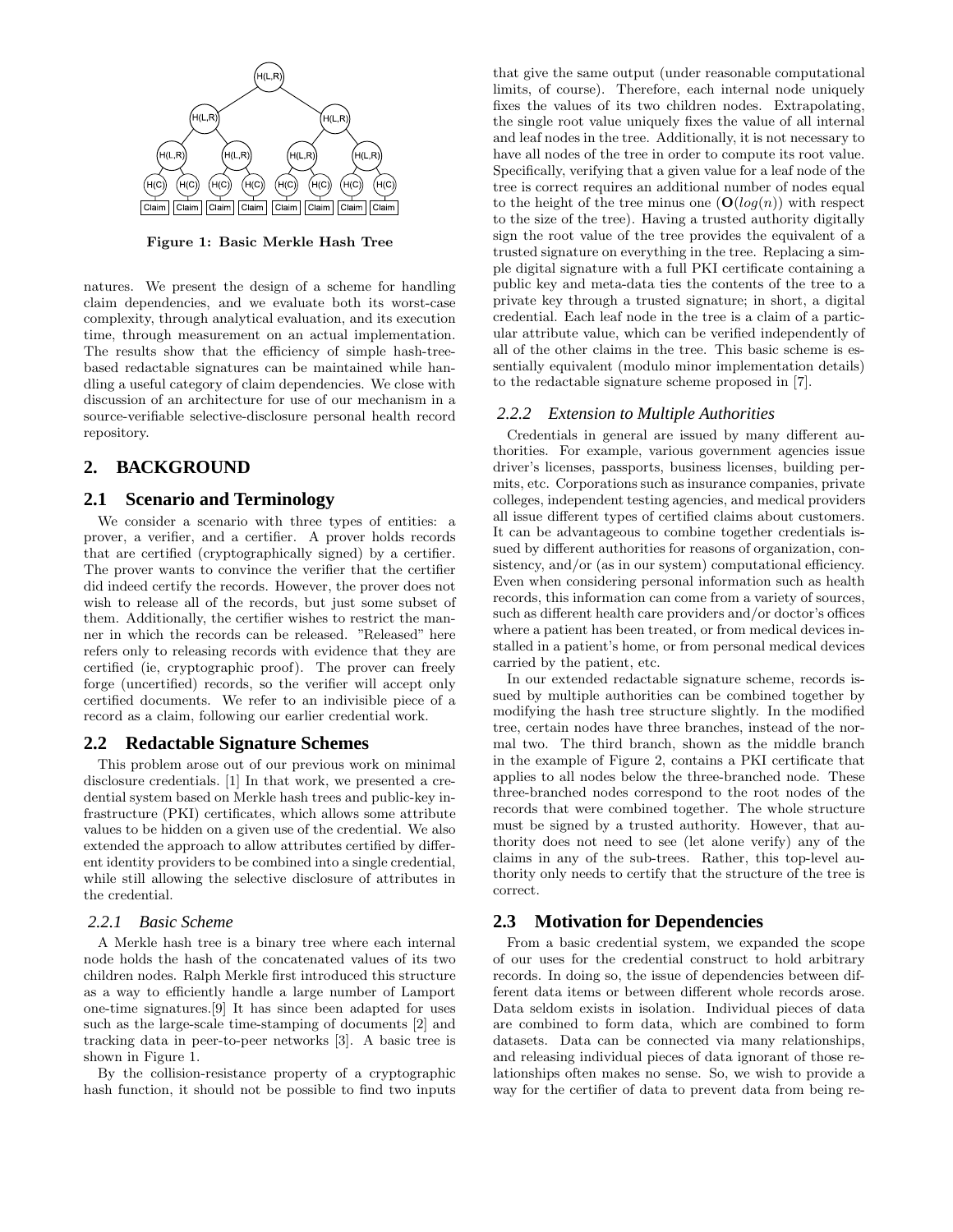

Figure 2: Combining Signed Trees from Multiple Authorities

leased without respecting the relationships between different pieces of data. As mentioned previously, "released" refers only to releasing the data in a certified form. Uncertified data is not considered. In this work, relationships between data are reduced to dependencies between data that must be satisfied for the data to be released.

### **3. RELATED WORK**

While we are not aware of any other attempts to address this specific problem of dependencies in releasing certified data, this work is still related to, or dependent upon, various prior works.

The most closely related works using graphs or circuits of dependencies all seem to involve fulfilling such dependencies under a significantly different threat model, for example [5]. In our system, the most difficult threat is the prover and verifier collaborating to cheat the certifier. And the threshold of that cheating is low, since the result only has to be trusted by the verifier, and not by any honest party.

This work can be considered the core of a specialized redactable signature scheme, although it is meant to be embedded into a separate redactable signature, specifically, our previous work described in the next section. Redactable signatures were introduced by Johnson, et al., in [7] as one example of a larger class of homomorphic signatures. While the targeted use of the schemes is very different—Johnson, et al., describe a scenario where the majority of a document is shown, with a small part redacted, while our work describes showing a small amount of data and redacting the majority—the core mechanism is the same.

Privacy preserving trust negotiations associated with the disclosure of sensitive attributes also have disclosure dependencies among attributes. The user can set up policies where the other negotiating party has to disclose some attributes before a particular attribute of the user can be released. We review some related contributions in this area and contrast between dependencies in trust negotiation and dependencies in data disclosure.

In [18], one of the earliest works on negotiating disclosure of sensitive credentials is presented. This work proposed eager and parsimonious strategies and compare their performance. [16] presented a framework for negotiating release of sensitive attributes. They discuss several interoperable negotiation strategies for improving privacy. [15] argued that access control policies protecting sensitive credentials are themselves sensitive and their disclosure should be limited. [19] discuss safety in trust negotiations. They present a formal framework for trust negotiation and analyze safety

of credentials under different negotiation strategies.

One major difference between all these trust negotiation systems and our proposed system is that the trust negotiation systems are online where they expect the other party to release credentials online to satisfy the dependencies as opposed to our offline system where the dependencies are enforced cryptographically. Another difference is that in trust negotiation systems both parties try to satisfy each other's policies at run time, whereas in our system the policies result from natural dependencies in the data set that must be preserved to release the information in the correct context.

Other systems attempt to limit the disclosure of personal information/credentials in different ways. For example, in role-based access control, only a user's role needs to be disclosed and not a more specific identifier [14]. Alternately, by adding context to role-based access control, policies for access can be tightened and made more fine grained, thereby reducing the amount of unnecessary personal information retrieved [6]. In a different use of context information, [13] uses context information (about both the subject and the querier) to determine what information can be released for any request. These works do not consider the issue of verifiability of the data being provided nor its inherent data dependencies.

### **4. SYSTEM DESCRIPTION**

Our redactable signature with dependencies consists of several parts. The first two parts are the PKI certificate and Merkle hash tree as used in our prior work and described in the previous section. The interesting and novel part is the handling of the dependencies.

### **4.1 Dependency Graph**

Dependencies between data can come in many forms. The simplest form is a single "depends upon" relationship, such as "claim 1 depends upon claim 2", which means that "claim 1" should not be released without also releasing "claim 2". The next simplest form is a chaining of dependencies, such as "claim 1 depends upon claim 2, and claim 2 depends upon claim 3". These chains can be handled by creating one node per claim in the chain, with each node containing its corresponding claim and all subsequent claims in the chain. Less simple is when there are OR options, such as "claim 1 depends upon either claim 2 or claim 3". In small numbers, these OR options can be handled by just enumerating the possible combinations as if they were chains, but for large systems, that is extremely inefficient.

Simple OR dependencies will be represented by a directed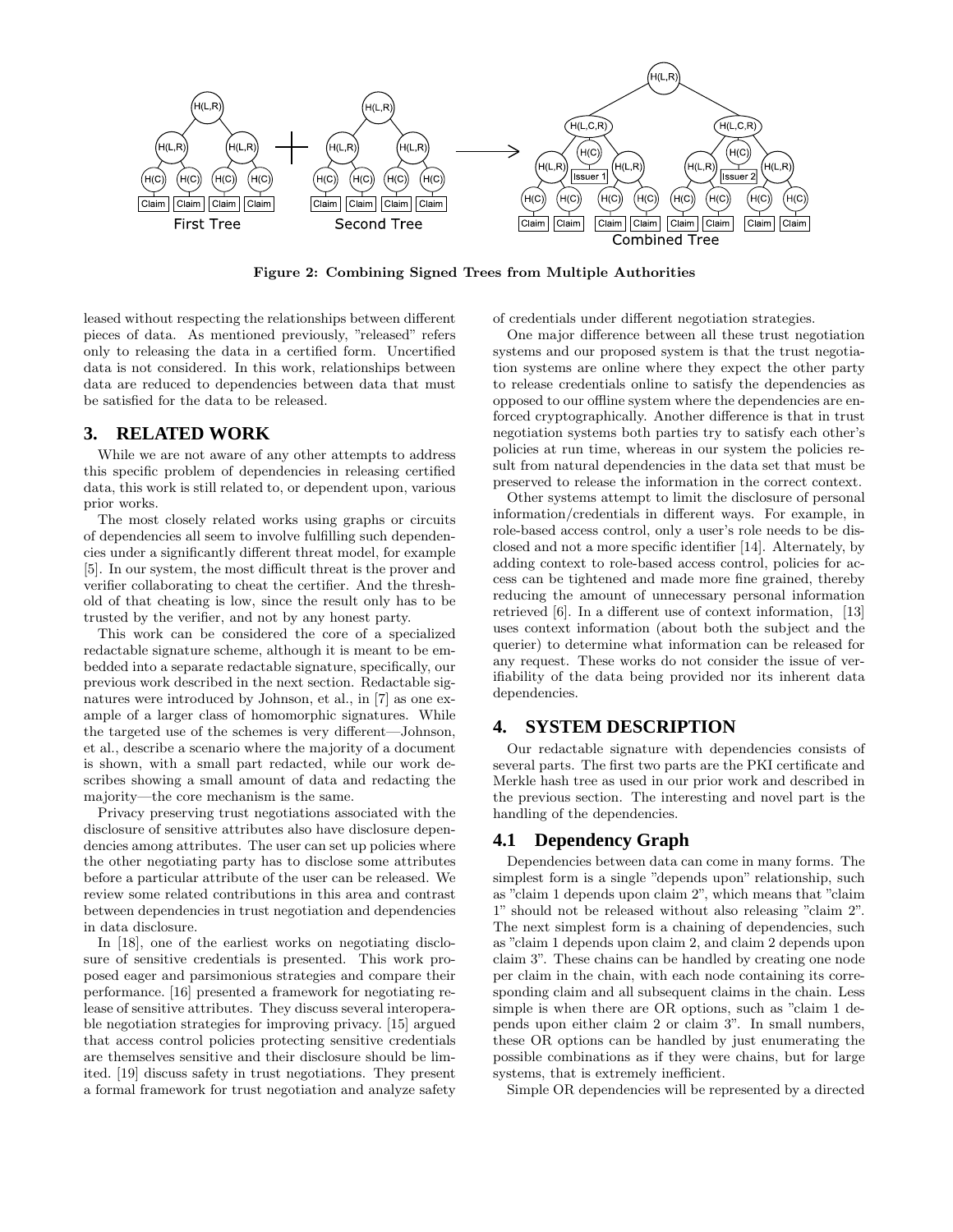

Figure 3: Generic Dependency Form



Figure 4: Simple Dependency Example

acyclic graph (DAG). To handle these dependencies efficiently, a secure hash function is used to create a path whereby a claim is proven valid at the same time as the next node in the graph is proven valid. We call a node that is dependent upon another node a parent of the latter node. The node that is depended upon is called the child node. A node is assigned a "string" value, which is a hash of the string values of its parent nodes and its actual data value. Calculating a node's string therefore requires having the data for that node. Just as the node (hash) values in the Merkle hash tree define a unique set of children, each node's string value defines a unique set of parent nodes and its data value. In order to tie the entire DAG down to a single value, an output value is created, which is simply the set of string values of all of the leaf nodes of the DAG.

Figure 3 shows the notation that we use, while Figure 4 shows the example described above. The example in Figure 5 shows that multiple parent nodes are efficiently handled. In general, the size of the node's value will grow sublinearly with the number of parents, as the extra parent strings are amortized by the node's actual data content.

Sets of dependencies that cannot be represented by a DAG are not yet handled by our scheme. This includes sets of dependencies with cycles, negative dependencies, and operations that cannot be represented as a combination of ANDs and ORs (discussed next). We do not believe that negative dependencies between released claims is meaningful, since the prover could always perform multiple, independent showings of the signed documents. Cycles are prohibited because we do not yet have an efficient, general way of dealing with them, although a simple cycle that is not interdependent on other sets of claims can be handled easily by collapsing the entire cycle into a single claim.

Moving on to more general forms of dependencies, we wish to handle arbitrary combinations of AND and OR opera-



Figure 5: Multiple Parents

tions. For example, "Claim 1 depends upon one of Claim 2 or Claim 3 and upon one of Claim 4 or Claim 5", alternately written "Claim 1 depends upon (Claim 2 or Claim 3) and (Claim 4 or Claim 5)". The AND operations are handled by adding special AND nodes to the DAG. Placeholder OR nodes are also added to the graph for convenience, but they don't necessarily show up in analysis or implementation. This example is shown in Figure 6. The AND node has two branches for its two children. A different string is given to each branch, represented by AND1\_1 and AND1\_2. (The two AND pieces are shown without the  $S(x)$  notation, because they aren't actual vertex nodes in the graph.) When the two branches are XORed together, the result is the actual value of the AND node. For an n-input AND, this is done by generating n-1 random values (each the size of the output of the hash function) and using them as the values for the first n-1 branches. The final branch is the XOR of the rest of the branches and the AND node's value. All of the randomly generated values are included in the string that is hashed to get the AND node's value (to prevent any linear combination attacks against the XOR combination). The example also shows how the OR nodes disappear, because their value is equal to their parents' value. This is still true (if slightly more complex) when such an OR node has multiple parents; the parent values are simply concatenated, in the same way multiple parents of any other node are handled.

As an example of requiring combined AND and OR dependencies, imagine a table of claims, with each column containing a different type of claim. Consider the rule that to access an element of the first column requires also showing (at least) one element of every other column. Using our method, this requires a graph containing one node for every element in the table, a single AND node, and one OR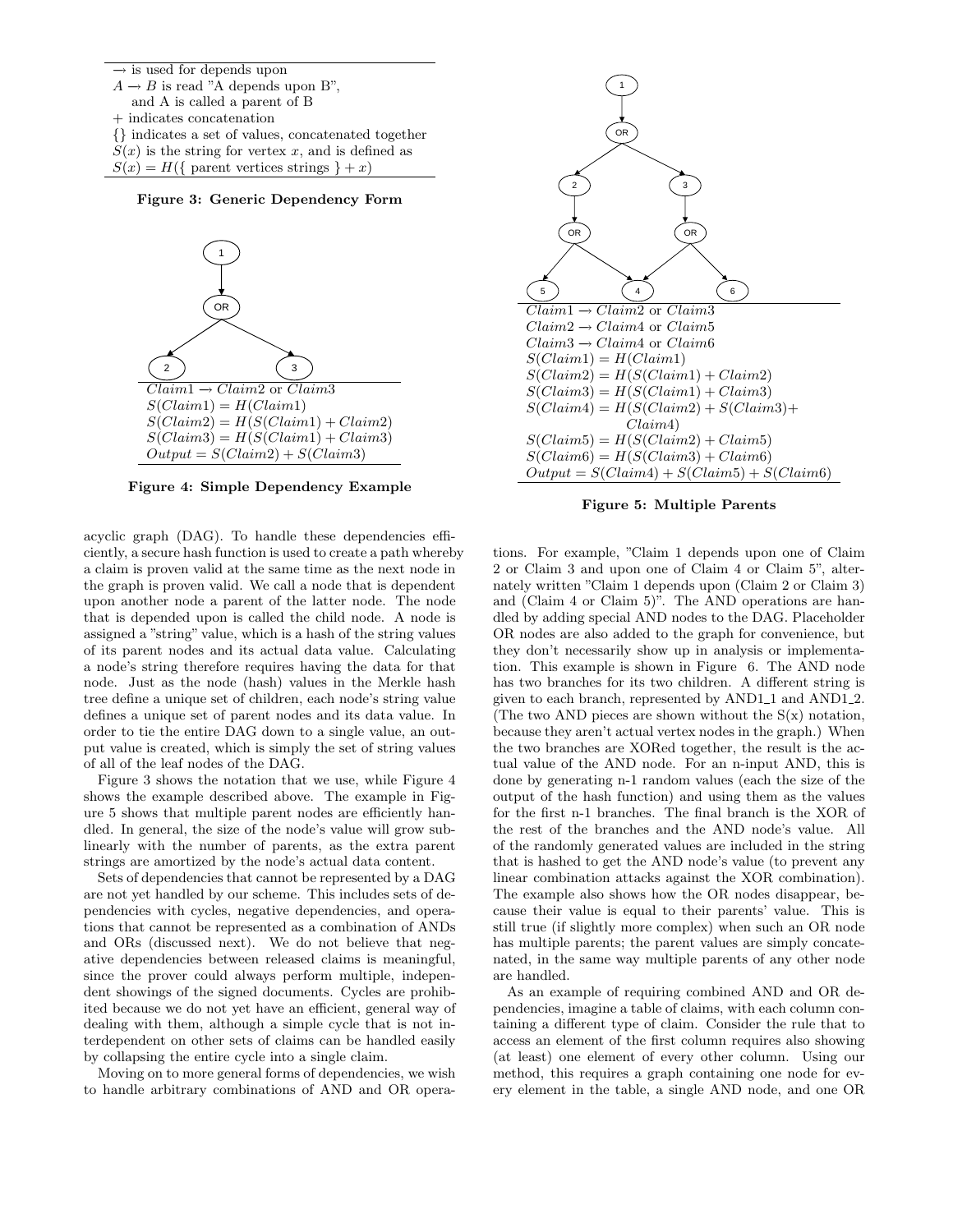

Figure 6: Combining AND and OR

| Prover provides:                   |
|------------------------------------|
| $Output = S(Claim2) + S(Claim3) +$ |
| $S(Claim4) + S(Claim5)$            |
| $S(Claim2) = H(AND1\_1 + Claim2)$  |
| $S(Claim4) = H(AND1.2 + Claim4)$   |
| $S(AND1) = H(S(Claim1) + AND11)$   |
| $S(Claim1) = H(Claim1)$            |
|                                    |
|                                    |

Verifier checks: Output is signed (in the hash tree) All hash values are correct  $S(AND1) = AND1\_1$  xor  $AND1\_2$ 

Figure 7: Showing claims 1, 3, and 4

node for each column but the first two. Additionally, the OR nodes can be removed, because they are not necessary, as mentioned previously.

### **4.2 Protocols for Usage**

In general, a set of claims will have some claims with no dependencies and other groups of claims that are interdependent. To handle this situation, we combine the structures described in the previous subsection with the hashtree-based readactable signature scheme from our prior work. Each group of inter-dependent claims is represented by a DAG and a single signed output value is generated for each such group. Each of these signed output values then becomes a node in the overall hash tree, along with each of the claims that have no dependencies associated with them. As in the prior approach, the certifier signs the root value of this hash tree and places it in a PKI certificate.

To show a claim that has dependencies requires showing more claims to fulfill those dependencies. We refer to a claim and one set of additional claims that fulfills the dependencies as a chain. The term "chain" is not strictly accurate, since the chain will have multiple branches if it has any AND nodes, and those multiple branches may even connect together (ie, not a tree). There can be no loops, per the constraint that dependencies must be in the form of a DAG.

As an example, consider the graph of Figure 6 and the case of showing "Claim1", "Claim3", and "Claim4". The prover must provide to the verifier the input strings that were hashed to create the string values of each of the claims being shown and the AND node on the path, along with the (signed) output value. The input string for a claim node includes the actual data of that claim, so the data for the three claims is included in what is shown. Figure 7 summarizes what the prover shows and what the verifier needs to verify. The only additional values given to the verifier that are not used are  $S(Claim4)$  and  $S(Claim5)$ . These are the string values for the other two leaf nodes, and contain just the hash output. Under the assumption that the hash function is secure (can't be inverted and doesn't leak data), then no data is leaked by these extra strings, except for the knowledge of their existence.

### **4.3 Relation to prior work**

The mechanism for handling dependencies obviously shows a family relationship to the Merkle hash tree. It in fact looks like a backward tree, where instead of a root node verifying the values of many leaf nodes, a set of leaf nodes can verify the value of a set of root nodes (and all of the intermediate nodes as well). In most of our examples, the set of leaf nodes is much larger than the set of root nodes, but that is simply selection bias of the examples.

## **5. SECURITY**

A secure scheme requires some additional details beyond those described in the previous section. First and foremost, the claims must have random padding to prevent a dictionary attack, because the hash value of unreleased claims is necessarily provided to a verifier. Second, and related, is that the values of nodes should be unambiguous about what they contain. Throughout this paper, the value of nodes is represented by a simple concatenation of values. In our actual implementation, we include additional meta-data between the fields.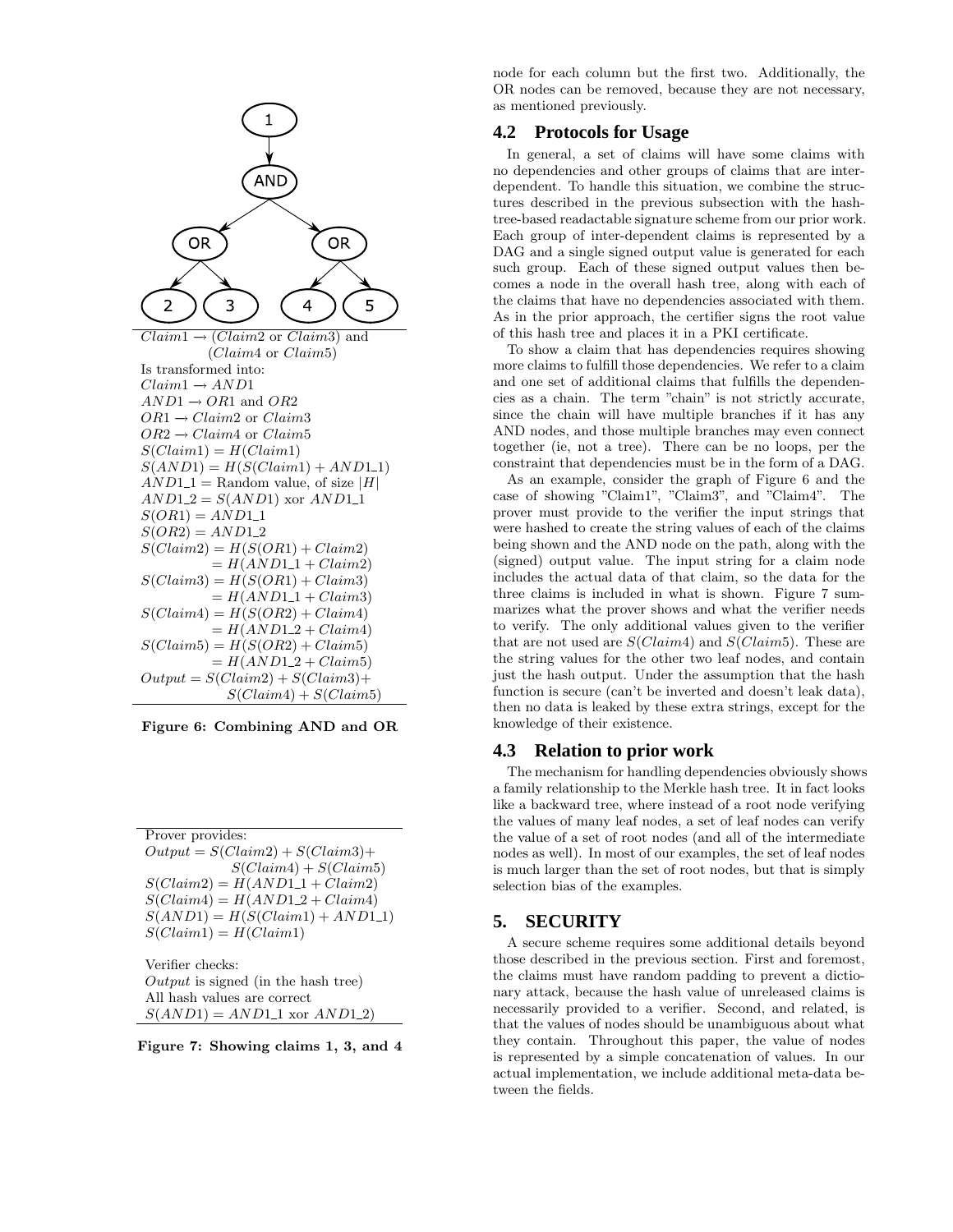There is an alternative to the random padding of claims; substituting a collision-resistant message authentication code (MAC) function such as HMAC in place of the plain hash function. In this situation, a unique key must be used for every node, with the key being revealed to the verifier when a node is proven. We do not see any advantage of this method over the random padding of the claims.

The specific attacks the system needs to be secure against include forgery, loss of privacy, and violation of dependencies. Next, we provide informal analyses of the security of the approach against these attacks.

### **5.1 Forgery**

Forgery covers all cases where the verifier is convinced that a claim is certified by a particular entity, when it was not. Forgery covers several different problems, depending on what part of the system is attacked. For example, a forger can try to attack the hash function to create a bad final or intermediate value. A secure hash function will prevent this type of attack.

A forger can try to pass off data as if it were part of the structure, or vice versa. This style of attack is only possible if the construction of nodes' strings is done in a simplistic manner, such as merely concatenating the values. By adding meta-data – such as a count of the number of fixed-sized fields, before the start of the variable-sized data field – the contents of the string can be made unambiguous, clearly demarcating structure and data. Additional meta-data (such as marking whether a node is an AND or data node) can provide further reassurance, and may be necessary for a formal proof of security. Meta-data might also be required in specific applications of the approach. For example, if applied to documents, the order of the claims (words) is important and this information can be provided in the meta-data in the form of sequence numbers. If knowing the sizes of the gaps in the provided text is important, contiguous sequence numbers are used. Otherwise, random increments between consecutive sequence numbers can avoid release of extra information such as the precise number of words that were redacted from a particular section.

A forger could also try to fake a valid looking AND node. The AND node construct of XORed masks is a trivial secret sharing scheme, while having the masks inside of the hashed string is a constraint on the values of shares that are accepted. This constraint is necessary to eliminate the possibility of generalized birthday attacks [17], although we hope that these attacks would not be practical on the system even without such a constraint. The problem of faking an AND node can be reduced to the problem of creating a collision in a hash function defined as  $H(x + \{y_i\}) = H'(x + \{y_i\})$  xor  ${y_i}$ , where  $H'(x)$  is an assumed to be secure hash function and  $\{y_i\}$  is an arbitrarily sized set of values. We assume this is not possible since breaking this structure is equivalent to breaking the underlying hash function.

### **5.2 Loss of Privacy**

A loss of privacy occurs when releasing some claims or data exposes additional claims or data that the holder did not intend to release. In our system, the most obvious way for additional data to leak is through hashes of unreleased data being (necessarily) revealed. Under the assumption of a secure hash function, no information about the data should be directly leaked by its hash value. However, if the data itself is in a guessable form and of low entropy, then a dictionary attack may be performed against the hash. Adding random padding is our recommended solution to this problem. The padding can either be independently generated and stored for each data value, or it can be generated using a pseudorandom function along with a random seed value.

## **5.3 Violation of Dependencies**

A violation of dependencies occurs when a holder is able to release certified data to a verifier in a way that the verifier can determine that it was certified, while not releasing other data as required by the certifier. Please note that in this case, security is done on a "can prove" basis, where it doesn't matter how the certified data is proven. In particular, the verifier does not have to follow established protocols or intentions. (Put simply, we do not assume that the verifier is not an honest player in the system.)

Dependencies are enforced by providing chains, such that each link in the chain must be fully verifiable in order for the next link to be verifiable. Additionally, to verify a (data) link requires the actual data for that node to be known and used by the verifier. These chains overlap, creating the DAG. There are two general ways to violate the dependencies: forging a link in the chain and finding a different way (than following the chain) to prove a claim. The first of those is covered by the subsection on forgery, discussed previously. The second is beyond the scope of this paper, as it covers application-specific side-channels, and is dependent upon the implementation and use of the system.

### **5.4 Other**

There is an additional class of attacks that are of less concern, namely attacks by the certifier of the data. The only meaningful attack we can see is the certifier putting a hidden channel into the signature, without the knowledge of the user. As we generally expect the certifier to provide the data, define the dependencies, and create the actual structures of the signature, we consider attempting to identity and prevent all possible hidden channels as beyond the scope of this paper. Since in all applications we can imagine for the approach, the user has an inherent trust relationship with the certifier, we do not consider this issue a serious one.

### **6. PERFORMANCE RESULTS**

Good performance for large systems of dependencies was a primary goal of this work. Two evaluations of the system in meeting that goal are provided. The first evaluation is in the form of analytical bounds, while the second evaluation is based on experimental results from an implementation of the scheme.

### **6.1 Analytical Bounds**

In addition to being relatively easy to understand, our system as described so far provides clear bounds on space and time complexity. For example, there is exactly one vertex node for each claim, and the actual data of each claim is stored and hashed only once. There is a maximum of one vertex for each AND and OR as well (multiple ANDs and ORs may be combined).

For comparison to our system, consider a brute-force approach to handling dependencies. All possible combinations of claims necessary to satisfy a particular claim's release policy can be combined and treated as a single claim. For small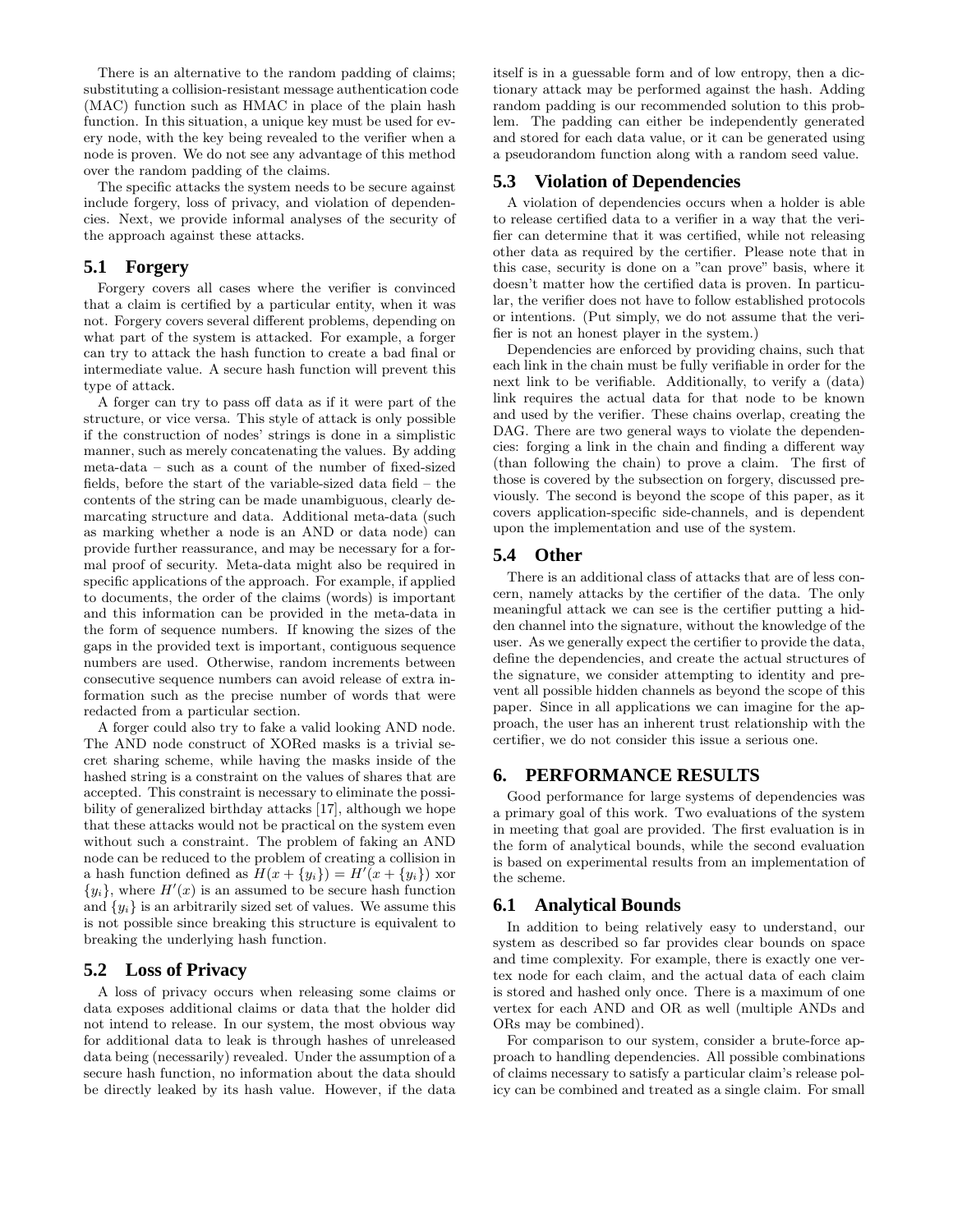graphs, this can actually be quite efficient. However, consider the example given before of a table of claims, with the rule that to access an element of the first column requires also showing (at least) one element of every other column. As noted before, the number of nodes in the graph of this example is equal to the number of items in the table plus one (ignoring the removed OR nodes). The approximate total size of data being hashed in the creation of the graph is given in Equation 1, where  $n$  is the number of rows,  $k$ is the number of columns, and assuming a symmetric table (all columns have the same number of rows).

$$
(n*k + n + k - 3) * |H| + |all data items|
$$
 (1)

Thus, our solution is  $O(n*k)$  in space and time while enumerating all possible combinations is  $O(n^k)$ .

### **6.2 Trade-offs**

There are a number of trade-offs that can be made between storage space and speed. For example, separate, smaller DAGs can be calculated and stored for every claim that is involved in a dependency calculation, allowing for quick retrieval and verification of single claims and verification chains. Alternately, a single large DAG (or a small set of medium sized DAGs) can be used, which can greatly increase the amount of data necessary to verify a single claim (and chain), but which is much more efficient to store and verify large sets of claims (with overlapping dependency chains).

The discussion so far has assumed a single, monolithic DAG is used. A single monolithic graph is easier to describe, program, and analyze. However, a multiple graph approach can produce better results in a "best-case" scenario. As such, both a monolithic version and a multiple graph version were implemented for experimental performance testing. To provide the best contrast, the multiple graph version makes and stores a separate DAG for every claim.

#### **6.3 Experimental Setup**

A Java implementation of just the dependency handling portion of the system was written and tested. All tests were performed on a Dell PowerEdge 2900 server with dual Xeon 5150 CPUs running at 2.66 GHz using Sun's 64-bit server JVM, version 1.6.0 06. The code was single threaded and the server otherwise idle. The minimum time seen over the course of multiple rounds was recorded, to avoid artifacts from the just-in-time compilation and garbage collection. SHA-256 is used for the hash function [10].

Two styles of input dependency graphs were used, both rectangular tables. Using this format, it was easy to vary the number of rows, number of columns, and size of data in each claim (constant across all claims in a table to make the results more consistent). The first style matched the example analyzed earlier, where a table of claims has the requirement that to release any claim in the first column requires releasing (at least) one value from each of the other columns as well. This graph is fast to process, as would be expected from the earlier bounds discussion and some simple analysis (most of the nodes in the graph are of low degree, with the connections concentrated in the AND and OR nodes).

The second graph is a table where each column is dependent upon the next column in order. More specifically, showing any claim in any column except the final column requires showing at least one claim from the next column.



Figure 8: Verifying a Chain in 2nd Graph Style

(For claims in the first column of the table, the behavior of this graph style is the same as for the previous graph style.) This graph is denser in connections than the first graph, with all nodes being of degree  $n$  (for the first or last column) or  $2 * n$  (for all other columns).

### **6.4 Experimental Results**

#### *6.4.1 Absolute timings*

Handling of dependencies is efficient for most cases, as can be seen in Table 1, which shows representative timing data for the first graph style. Most of the operations take just milliseconds. However, the largest value in the table is five seconds for verifying all claims in the multiple graph representation. Thus, the multiple graph approach can be very inefficient when the number of claims to be verified is very large.

The table shows some oddities, compared to the simple complexity analysis. For example, the monolithic graph is fairly close to linear in the number of rows, but sub-linear in the number of columns. The reason for this is that operations that are ignored in our complexity analysis (i.e., comparing values, identifying which child/parent a node is) dominate the execution time.

This is shown even more clearly by the second style of input. This second style has the same complexity bound as the first style, but is much slower in practice due to the very high density of connections. In particular, the time to pre-generate all of the chains in the multiple graph approach make it impractical, even when the chain verification time is very small. As such, the following figures only show the monolithic graph timings.

Figure 8 shows the time (in milliseconds) for verifying a single chain in a monolithic graph (first timing column in Table 1) using the second style of input. This time is very small (at most tens of milliseconds), even when the numbers of rows and columns become large. Figure 9 shows the time (in milliseconds) for verifying the entire monolithic graph (second column in Table 1) using the same data. This time is also reasonable, being less than one second even for large cases.

#### *6.4.2 Relative timings*

While absolute timings are important for identifying whether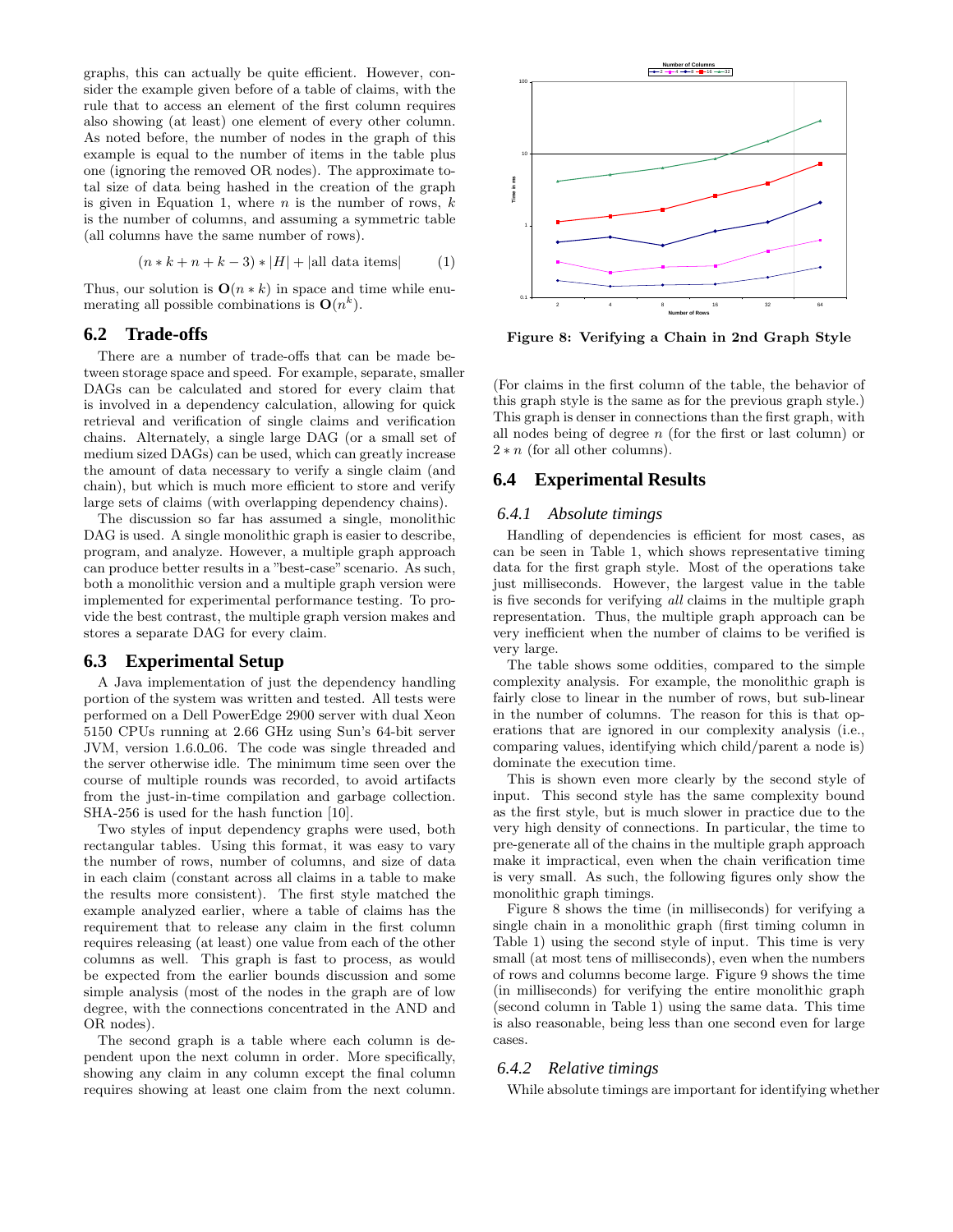| <b>Input Table Size</b> |         |           | Monolithic Graph |            | Multiple Graph |            |  |
|-------------------------|---------|-----------|------------------|------------|----------------|------------|--|
| Rows                    | Columns | Data size | Verify chain     | Verify all | Verify chain   | Verify all |  |
| Small inputs            |         |           |                  |            |                |            |  |
| 4                       |         | 10        | 360              | 330        | 120            | 450        |  |
| 4                       | 8       | 10        | 520              | 460        | 200            | 660        |  |
| 4                       | 16      | 10        | 960              | 890        | 400            | 1500       |  |
| 4                       | 32      | 10        | 1900             | 1800       | 950            | 3600       |  |
| Medium inputs           |         |           |                  |            |                |            |  |
| 64                      | 16      | 100       | 1700             | 8200       | 1300           | 77,000     |  |
| 64                      | 32      | 100       | 3400             | 17,000     | 4400           | 280,000    |  |
| 64                      | 64      | 100       | 6800             | 34,000     | 19,000         | 1,200,000  |  |
| 64                      | 128     | 100       | 15,000           | 74,000     | 77,000         | 5,000,000  |  |

Table 1: Timings for first graph style (in  $\mu$ s)



Figure 9: Verifying Full Graph in 2nd Graph Style

the system is viably efficient, relative timing between different options is also instructive.

For example, Table 1 shows little advantage to the multiple graph approach, which is supposed to be a speed-up. Figure 10 provides a different view, showing the relative advantage of the multiple graph over the monograph. (This graph is based on the first input style and a data size of 10 bytes.) It can be clearly seen that the multiple graph approach provides a significant advantage—about 35 times faster for the peak in the figure—for some parameter values. In particular, it does best with a large number of rows and a small number of columns. The area to the right of the first contour line is where the monolithic graph performs better.

Thus, the optimum implementation approach is dependent on the nature of the release dependencies. However, from a worst-case standpoint, the monolithic graph implementation appears to be better.

# **7. APPLICATION TO PATIENT MEDICAL DATA**

One of the application areas where these ideas are being implemented is healthcare, in the Georgia Tech and Children's Healthcare of Atlanta MedVault project [8]. This work is currently in progress and some of the components are ready for integration with the whole system. Dependencies in a patient's medical data may require that certain



Figure 10: Relative Time to Verify a Single Dependency Chain

medical documents not be disclosed unless other related documents are also disclosed. For example, a patient's medical report may not be disclosed unless the doctor's consultation and the clinical lab report are also disclosed. These types of dependencies can be created in the disclosure policy. For implementing these dependencies, the proposed cryptographic scheme can be used.

Figure 11 shows the architecture of a service that maintains a personal health record (PHR) database by aggregating a patient's medical records from various sources. The patient has a personalized agent to provide authorization service for the PHR repository. The authorization scheme is policy based, where the patient can set his disclosure policies. These policies are attribute-based and hence the patient defines a set of attributes that a requester must hold in order to access particular records. The repository holds the PHR which is composed of a number of medical records. The agent and the repository form a single unit as shown in the figure. This architecture is loosely based on the health care use case from [11], which can be considered a specification for systems that permit patients to access their own health records and to specify disclosure policies on those records.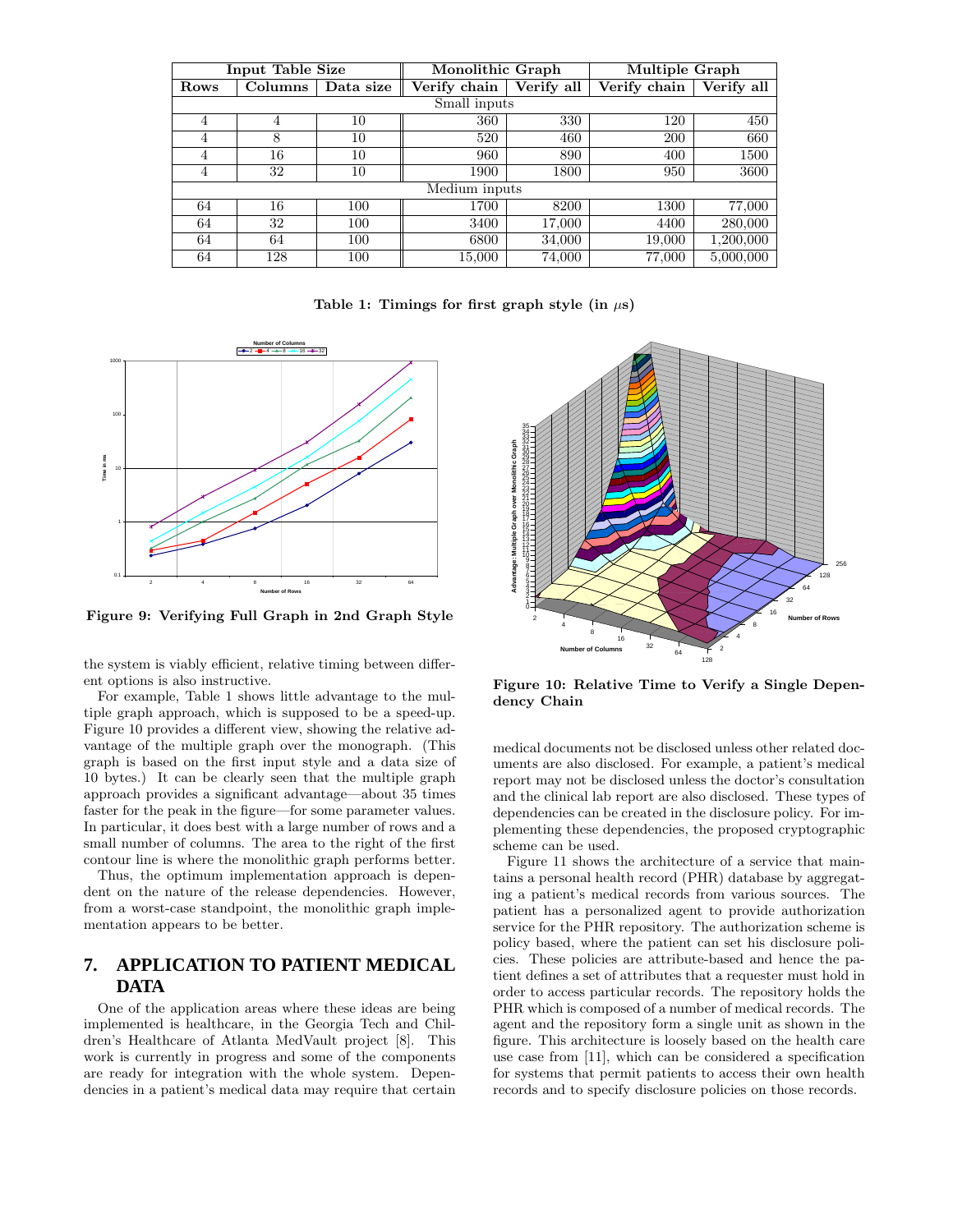

Figure 11: Architecture of the PHR service

Healthcare providers, such as hospitals, clinical labs, on site emergency care units etc., are entities that generate medical records about the patient and these records are added to the repository. These providers are the certifiers in our terminology and make use of the proposed dependencyaware redactable signature scheme in order to sign the records that they provide to the repository. The patient's personal medical devices also generate medical records about the patient and are useful in monitoring the patient's condition on a regular basis. The healthcare professionals require these personal health records to provide medical care to the patient. This medical care can be emergency, definitive or general. Healthcare professionals contact the patient's agent and request some records. Upon authentication and checking the authorization policies, the agent retrieves the records from the repository and sends them to the requesting professional. Although the medical records are being provided by the patient himself, the authenticity of the records can be verified as they are digitally signed by the originating entity.

The patient can set attribute-based authorization policies in his personalized agent. He specifies specific sets of verifiable attributes that the requesting medical professional should posses in order to access documents from a particular category. These attributes are provided to the medical professionals by identity agents who assert them by digitally signing them and creating a certified credential. The policy engine is based on the XACML standard [4]. When the patient specifies his policies, the XACML policy description point (PDP) converts them into XACML policy files. When a request for access is made to the agent, the agent responds with a set of attributes required for that access. When the requester provides the credentials, they are verified and the access request and the attributes are given to the policy evaluation point (PEP) in XACML. The PEP evaluates the request based on the patient's policy and responds with approve or deny. In case the request is approved, the agent accesses the appropriate piece of the health record from the repository, along with any other entries that the requested piece is dependent upon, and sends them to the requester.

Using the proposed method, medical data from multiple authorities can be combined together to form an aggregate report to be presented to the healthcare professional. Let's consider the previous example where the patient cannot disclose his medical report unless the doctor's consultation and the clinical lab report are also disclosed. Further assume that the clinical lab report contains the patient's blood pressure and it can be substituted by a report from the patient's personal device. If the medical report is represented by MedReport, the doctor's report by DocReport, the clinical report by ClinReport and the blood pressure device reading by BPReading, then we have the following: " $MedReport \rightarrow DocReport$  and  $(ClinReport$  or BP Reading)"

The policy can be cryptographically encoded so that policy enforcement is done in a natural way. In the present example, even if the medical report is disclosed without its dependencies by mistake, it cannot be verified or trusted by the requester.

### **8. ACKNOWLEDGMENTS**

This research was supported in part by the National Science Foundation (under Grant CNS-CT-0716252) and the Institute for Information Infrastructure Protection. This material is based in part upon work supported by the U.S. Department of Homeland Security under Grant Award Number 2006-CS-001-000001, under the auspices of the Institute for Information Infrastructure Protection (I3P) research program. The I3P is managed by Dartmouth College. The views and conclusions contained in this document are those of the authors and should not be interpreted as necessarily representing the official policies, either expressed or implied, of any of the sponsors.

### **9. REFERENCES**

- [1] D. Bauer, D. M. Blough, and D. Cash. Minimal information disclosure with efficiently verifiable credentials. In ACM CCS2008 DIM Workshop, Oct 2008.
- [2] D. Bayer, S. Haber, and W.S. Stornetta. Improving the efficiency and reliability of digital time-stamping. In Sequences II: Methods in Communication, Security, and Computer Science, pages 329–334. Springer-Verlag, 1993.
- [3] J. Cates. Robust and efficient data management for a distributed hash table. Master's thesis, Massachusetts Institute of Technology, May 2003.
- [4] Organization for the Advancement of Structured Information Standards. Oasis extensible access control markup language (xacml), 2008.
- [5] V. Goyal, O. Pandey, A. Sahai, and B. Waters. Attribute-based encryption for fine-grained access control of encrypted data. In CCS '06: Proceedings of the 13th ACM conference on Computer and communications security, pages 89–98, New York, NY, USA, 2006. ACM.
- [6] J. Hu and A. C. Weaver. A dynamic, context-aware security infrastructure for distributed healthcare applications. In Pervasive Security, Privacy and Trust (PSPT2004), August 2004.
- [7] R. Johnson, D. Molnar, D. Song, and D. Wagner. Homomorphic signature schemes. In Topics in Cryptology – CTRSA 2002, volume 2271, pages 244–262. Springer-Verlag, 2002.
- [8] Medvault project web site. http://medvault.gtisc.gatech.edu/.